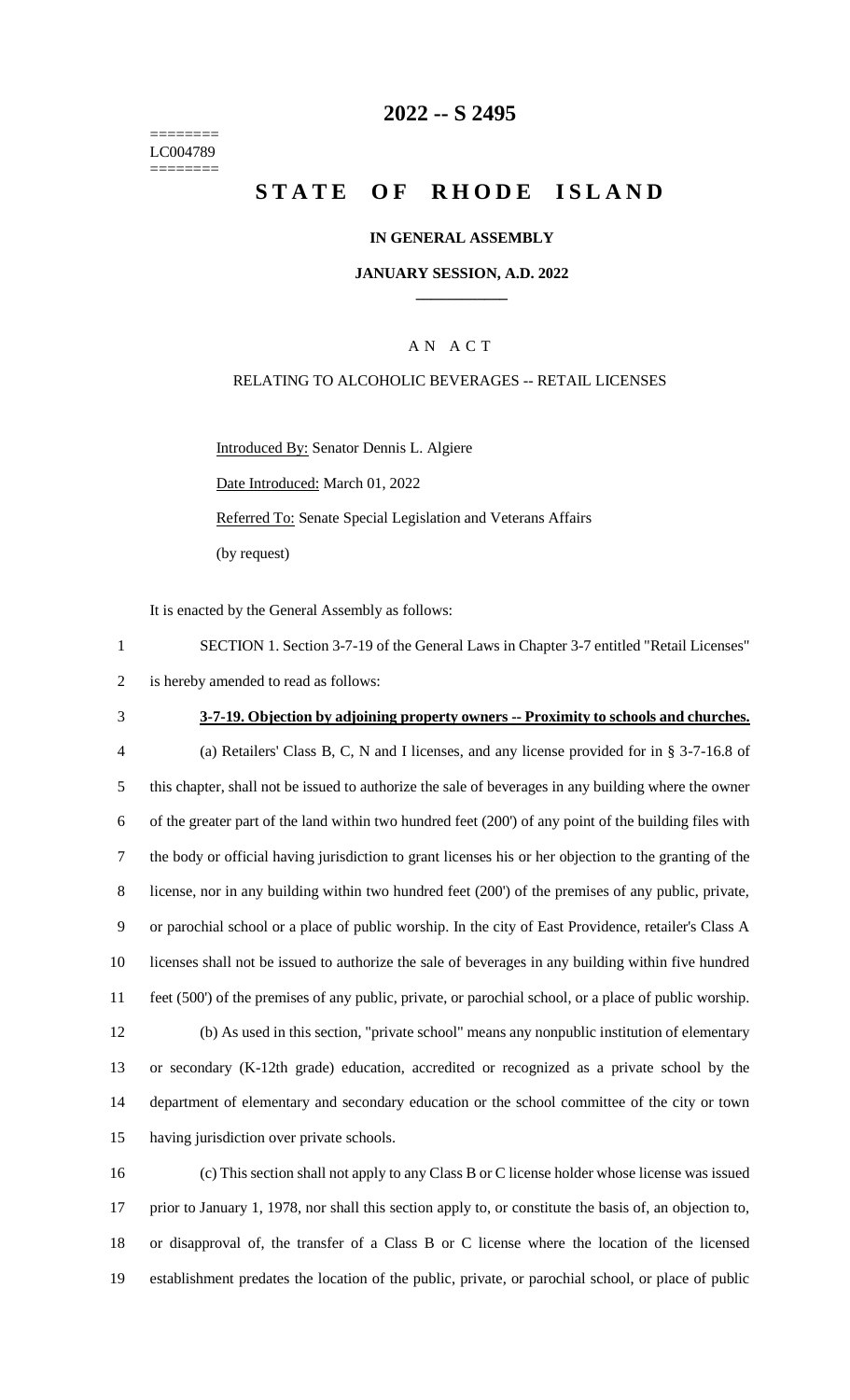- worship.
- 2 (d)(1) Notwithstanding the provisions of this section, the board of licenses of the city of Providence shall, after application, have the authority to exempt from the provisions of this section any proposed retailer Class B, C, or I license intended to be located within the following described area(s) in the city of Providence: (A) Beginning at a point, that point being the intersection of the southerly line of Smith Street and the easterly taking line of Interstate Route 95; Thence running in a general southwesterly direction along the easterly taking line of Interstate Route 95 to the center line of Kingsley Avenue; Thence turning and running northwesterly in part along the southerly line of Kingsley Avenue to its intersection with the southerly line of Harris Avenue; Thence turning and running westerly along the southerly line of Harris Avenue to its intersection with the southerly line of Atwells Avenue; Thence turning and running easterly along the southerly line of Atwells Avenue to the easterly taking line of Interstate Route 95; Thence turning and running in a general southerly and southeasterly direction along the easterly taking line of Interstate Route 95 to the center line of Pine Street; Thence turning and running northeasterly along the northerly taking line of I-195 to its intersection with the northerly taking line of I-195; Thence turning and running northeasterly along the northerly taking line of I-195 to its intersection with the westerly shore line of the Providence River; Thence turning and running northerly along the westerly shore line of the Providence River to its intersection with the southerly line of Crawford Street; Thence running northwesterly across Dyer Street to the intersection of the westerly line of Dyer Street to the southerly line of Custom House Street; Thence running northerly in part along the southerly line of Dyer Street and in part along the westerly line of Market Square to its intersection with the westerly line of Canal Street; Thence turning and running northerly along the westerly line of Canal Street to its intersection with the southerly line of Smith Street; Thence turning and running westerly along the southerly line of Smith Street to the point and place of beginning. (B) Beginning at a point, that point being the intersection of the westerly line of Brook Street and the northerly line of Wickenden Street; Thence running in a general westerly direction along the northerly line of Wickenden Street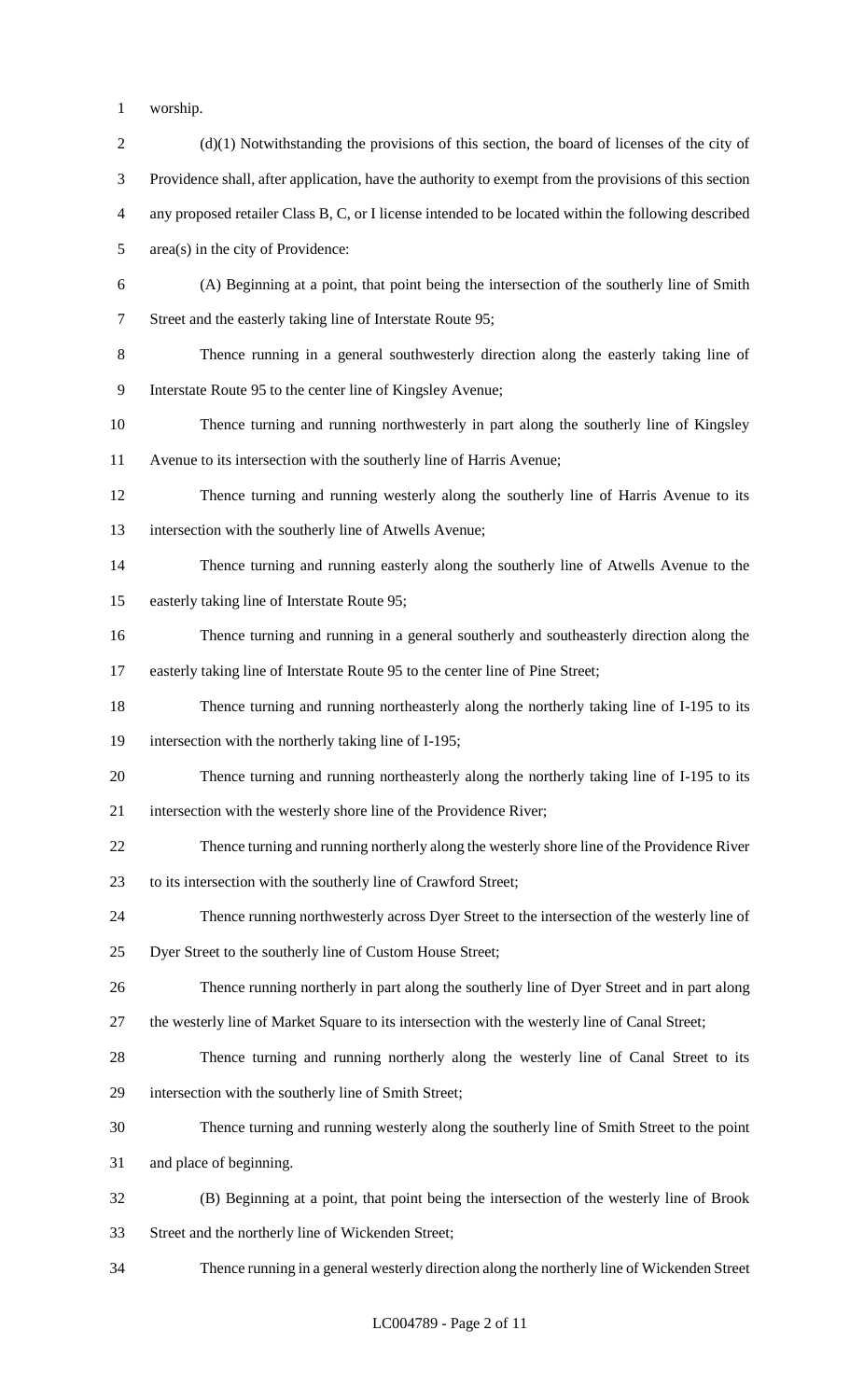- to the intersection of Wickenden Street and Benefit Street;
- Thence running in a general northerly direction along the easterly line of Benefit Street to the intersection of Benefit Street and Sheldon Street;
- Thence turning and running in an easterly direction along the southerly line of Sheldon 5 Street to the intersection of Sheldon Street and Brook Street;
- Thence turning and running in a general southerly line to the intersection of Brook Street and Wickenden Street that being the point of beginning.
- (2) Notwithstanding the provisions of this section, the board of licenses of the city of Newport shall, after application, have authority to exempt from the provisions of this section any proposed retailer Class B license intended to be located within the following described area in the city of Newport:
- Beginning at a point, that point being the intersection of the southerly line of Broadway and the easterly line of Courthouse Square;
- Thence running in a general northeasterly direction along the southerly line of Broadway a distance of one hundred and two feet (102') to a point at the southeasterly corner of land now or 16 formerly owned by the Newport Historical Society;
- Thence turning and running in a southeasterly direction ninety-eight and nine-tenths feet (98.9') along the southwesterly border of land now or formerly owned by the Newport Historical Society;
- Thence turning and running in a southwesterly direction one hundred and twelve feet (112') to Courthouse Street; and
- Thence turning and running in a generally northwesterly direction along Courthouse Street for a distance of ninety feet (90') to the point and place of beginning.
- (3) Notwithstanding the provisions of this section, the board of licenses of the town of Warren shall, after application, have the authority to exempt from the provisions of this section any proposed retailer Class B, C, or I license intended to be located within any zoning district in the town of Warren which is designated as a limited business district or as a general business district pursuant to the zoning ordinance of the town of Warren.
- (4) Notwithstanding the provisions of this section, the board of licenses of the town of Bristol shall, after application, have the authority to exempt from the provisions of this section any proposed retailer Class B license intended to be located on lot 34 of tax assessors plat 10 of the Bristol tax assessors map as of December 31, 1999, including that portion of the public sidewalk contiguous to said lot.
- 

(5) Notwithstanding the provisions of this section, the board of licenses for the city of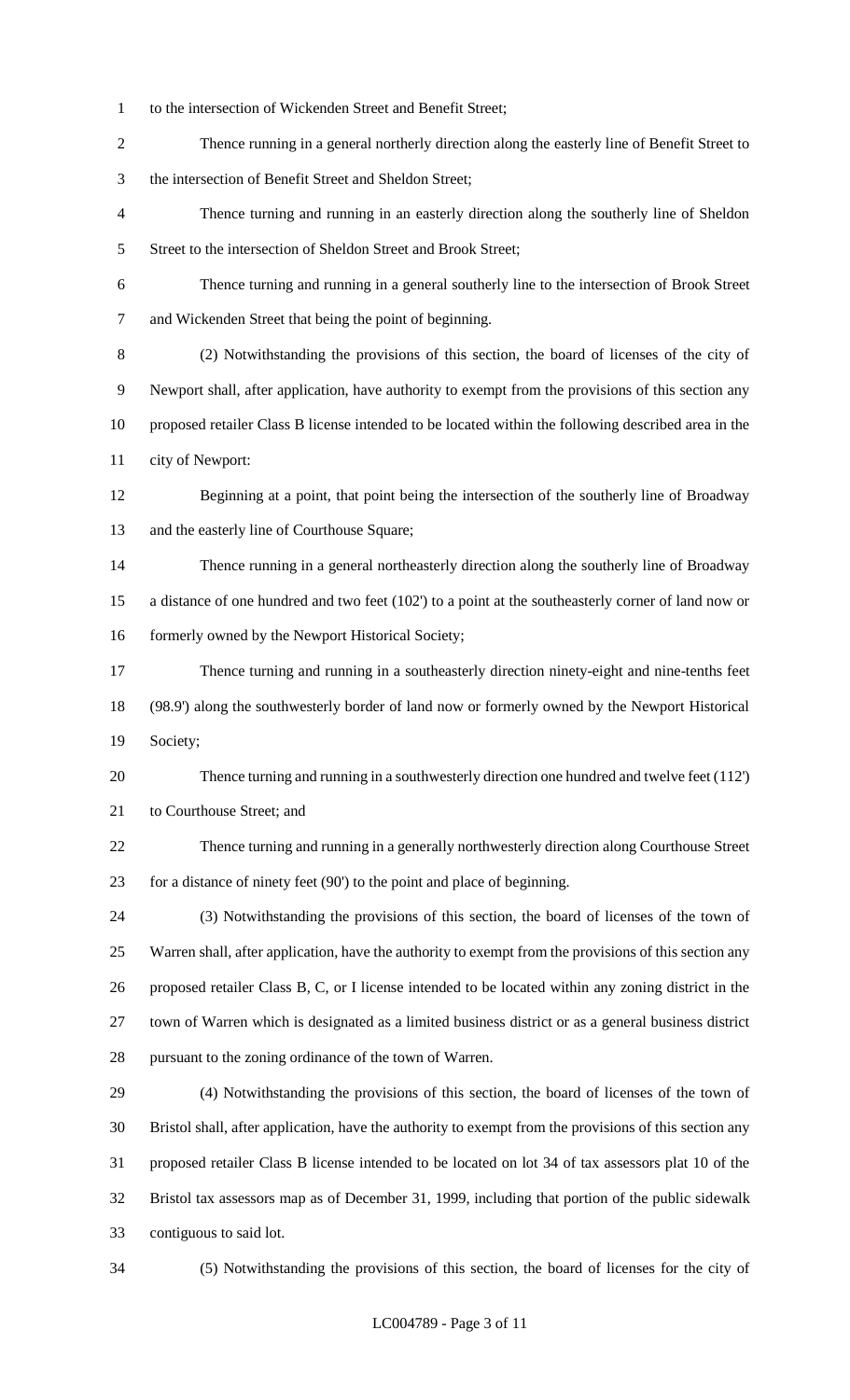Newport shall, after application, have the authority to exempt from the provisions of this section as to places of public worship any proposed sidewalk cafe as defined in the Codified Ordinance of the city of Newport, provided that the applicant be an existing holder of a Retailers' Class B license.

 (6) Notwithstanding the provisions of this section, the board of licenses of the city of Providence shall, after application, have the authority to exempt from the provisions of this section any proposed retailer Class B license intended to be located on lot 131 of tax assessors plat 68 of the Providence tax assessors map as of December 31, 1999 and any proposed retailer Class B license intended to be located on lot 21 of the tax assessors map plat 49 and any proposed retailer class BV license intended to be located on lots 3 and 5 of tax assessors map plat 35 of the Providence tax assessors map as of December 31, 2003.

 (7) Notwithstanding the provisions of this section, the board of licenses of the city of Cranston shall, after application, have the authority to exempt from the provisions of this section any proposed retailer Class B license intended to be located on either lot 160 of tax assessor's plat 9, and/or on lot 152 of tax assessor's plat 9, of the Cranston tax assessor's map as of December 31, 2002; provided, however, as to the subsequent transfer of said Class B license issued by the city of Cranston under this exemption, whether said transfer is attributable to the holder's death or otherwise, any person desiring to become the potential transferee of said Class B license shall comply with those restrictions as to its use (and shall refrain from those activities which result in its reversion) set forth in the city of Cranston Memorandum of Understanding dated May 13, 2003 and, in addition, those requirements applicable to anyone who desires to become a transferee of a validly issued and outstanding Class B license designated for use in any location in the state of Rhode Island. Neither the exemption granted herein nor any future exemption granted hereafter shall be effective until the proposed Class B license and the underlying property owner is certified to be current in the payment of any and all local and state taxes.

 (8) Notwithstanding the provisions of this section, the board of licenses of the city of Pawtucket shall, after application, have the authority to exempt from the provisions of this section any proposed retailer Class B, C, or I license intended to be located within the following described area in the city of Pawtucket:

 Beginning at the point of intersection of Dexter Street and the Central Falls line, then east along the Central Falls line to the Blackstone River, then north along the city boundary on the Blackstone River to the Cumberland line, then west along the Pawtucket city boundary line to I- 95, then south along I-95 to Pine Street, then north on Pine Street to AMTRAK Right of Way, then northwest along the AMTRAK Right of Way to Dexter Street, then north on Dexter Street to the Central Falls line.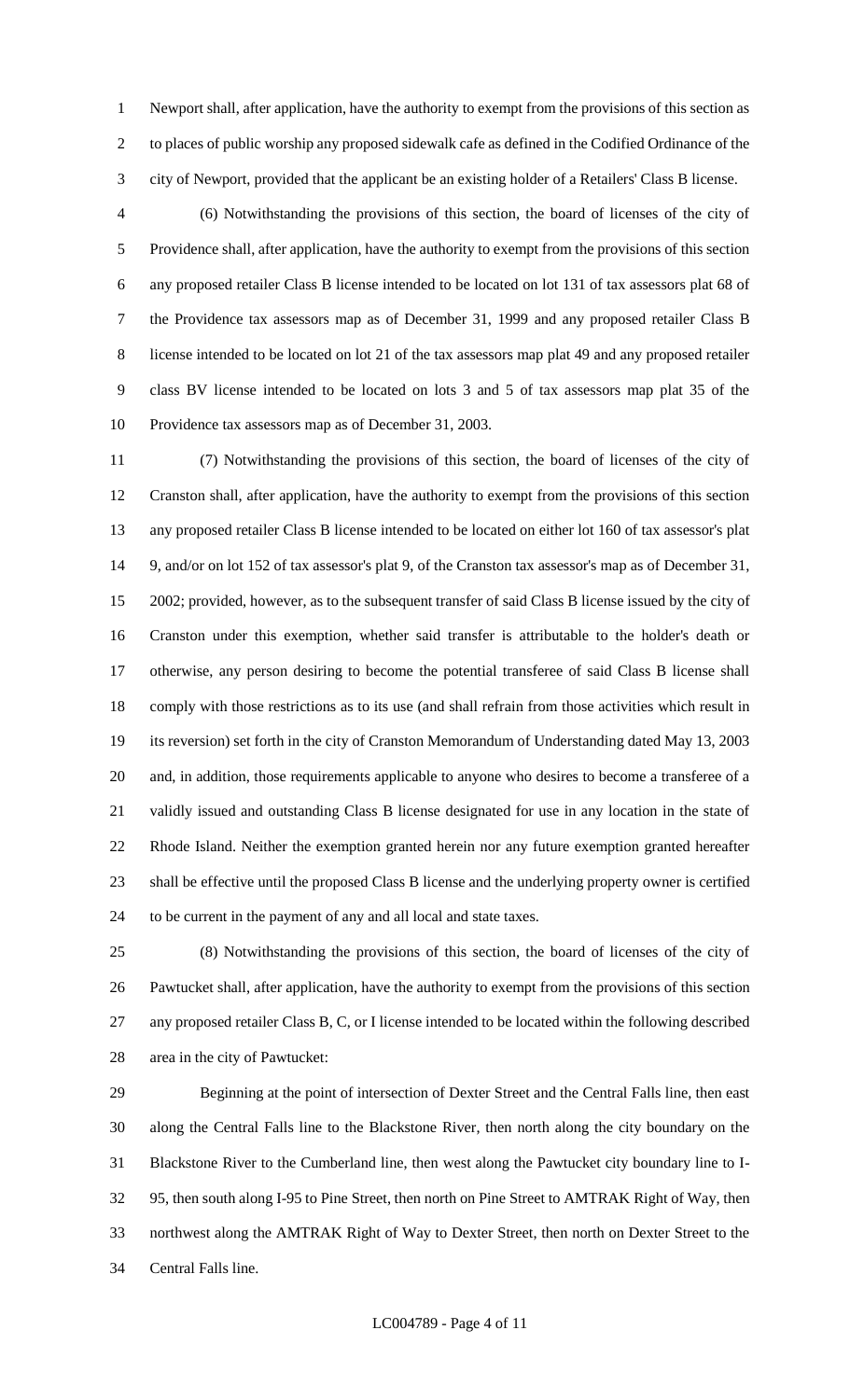(9) Notwithstanding the provisions of this section the town council of the town of Little Compton, after application, is authorized to exempt from the provisions of this section relating to places of worship any class B license limited to malt and vinous beverages intended to be located on Plat 30, Lot 33 of the town of Little Compton tax assessment map existing as of December 31, 2004.

 (10) Notwithstanding the provisions of this section, the board of licenses of the town of Bristol shall, after application, have the authority to exempt from the provisions of this section any proposed retailers' Class B license intended to be located on lots 3, 18, and 19 of tax assessors plat 10 of the Bristol tax assessors map as of December 31, 2007.

 (11) Notwithstanding the provisions of this section the town council of the town of Smithfield, after application, is authorized to exempt from the provisions of this section, any class B, C, or I license intended to be located on Plat 45, Lot 042 of the town of Smithfield, tax assessment map existing as of December 31, 2007; provided, however, said exemption shall apply only to any renewal of any class B, C, or I license issued for use at the said premises located on plat 45, lot 042 as of December 31, 2011. In the event said license is not renewed, then this exemption is hereby repealed in its entirety.

 (12) Notwithstanding the provisions of this section, the board of licenses of the city of Providence shall, after application, have the authority to exempt from the provisions of this section any proposed retailer Class B license intended to be located on plat 13, lots 31 and 32 of the applicable city of Providence tax assessment map.

 (13) Notwithstanding the provisions of this section, the board of licenses of the town of Tiverton shall, after the application, have the authority to exempt from the provisions of this section a proposed retailer's Class BV license for a restaurant located on tax assessor's plat 181, lot 1A.

 (14) Notwithstanding the provisions of this section, the board of licenses of the city of Providence shall, after application, have the authority to exempt from the provisions of this section any proposed retailer's Class B license intended to be located on tax assessor's plat 68, lot 732.

 (15) Notwithstanding the provisions of this section, the board of licenses in the city of Providence shall, after application, have the authority to exempt from the provisions of this section any proposed retailer's Class B license intended to be located on plat 105, lot 489, plat 105, lot 12 and plat 32, lot 232 of the applicable city of Providence tax assessment map.

 (16) Notwithstanding the provisions of this section the city council of the city of Central Falls, shall, after application, have the authority to exempt from the provisions of this section any proposed retailer's Class B license intended to be located on plat 5, lot 188 of the applicable city of Central Falls tax assessment map.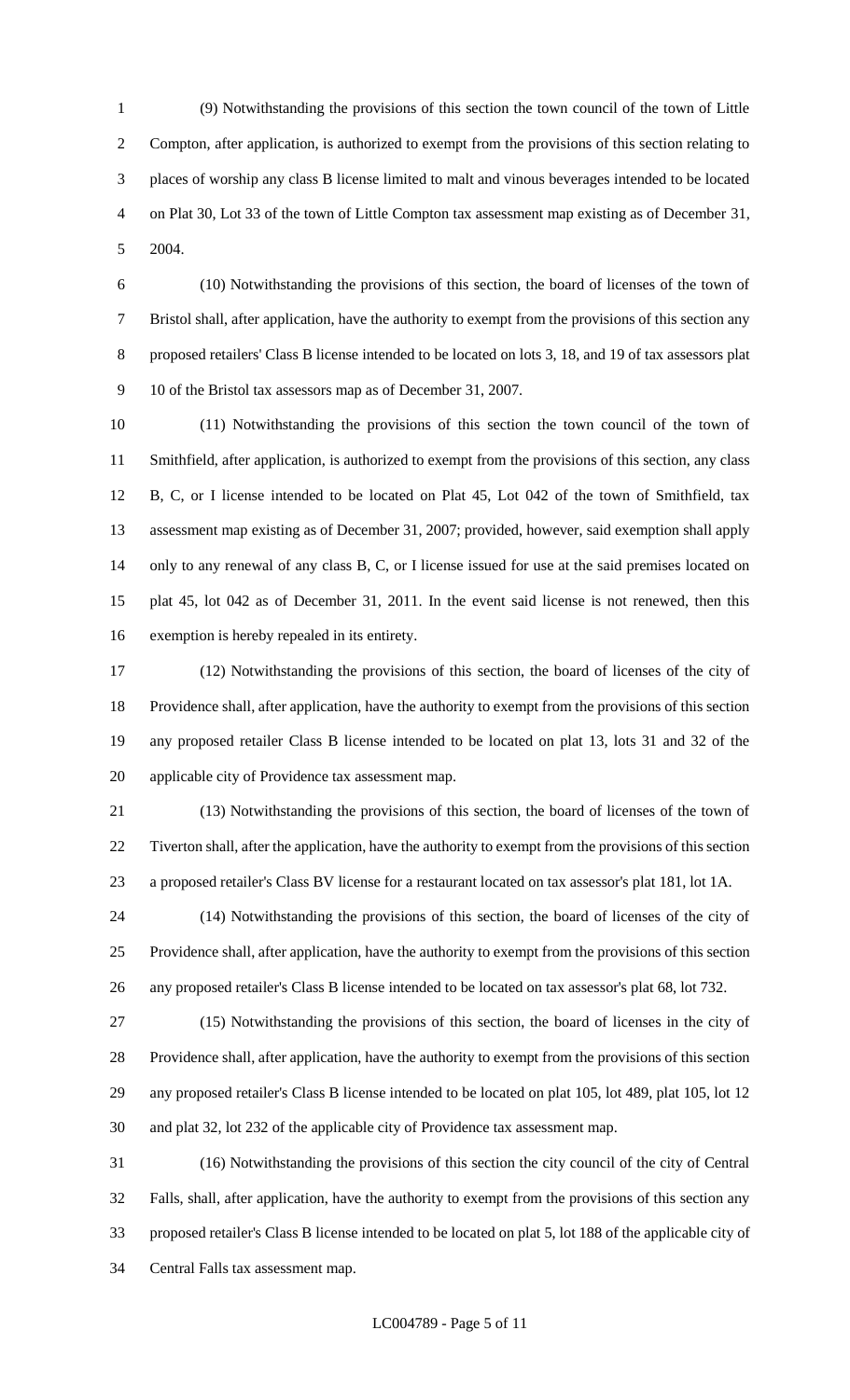(17) Notwithstanding the provisions of this section, the board of licenses of the town of Portsmouth shall, after application, have the authority to exempt from the provisions of this section any proposed retailer's Class B license intended to be located on plat 37, lot 69 of the applicable town of Portsmouth tax assessment map.

 (18) Notwithstanding the provisions of this section, the board of licenses of the town of North Providence shall, after application, have the authority to exempt from the provisions of this section any proposed retailer's Class B license intended to be located on plat 23A, lot 98 of the applicable town of North Providence tax assessment map.

 (19) Notwithstanding the provisions of this section, the board of licenses of the city of Cranston shall, after application, have the authority to exempt from the provisions of this section any proposed retailer's Class B license intended to be located on Plat 11, lot 3558 of the applicable city of Cranston tax assessment map.

 (20) Notwithstanding the provisions of this section, the town council of the town of Smithfield, after application, is authorized to exempt from the provisions of this section, any Class B or C license intended to be located on Plat 6, Lot 54 of the town of Smithfield tax assessors map as of December 31, 2012.

 (21) Notwithstanding the provisions of this section, the board of licenses of the city of Cranston shall, after application, have the authority to exempt from the provisions of this section any proposed retailers class B license intended to be located on tax assessors plat 1, lot 2170 of the applicable city of Cranston tax assessment map as of December 31, 2012.

 (22) Notwithstanding the provisions of this section, the board of licenses in the city of Providence shall, after application, have the authority to exempt from the provisions of this section any proposed retailer's Class B license intended to be located on tax assessor's plat 43, lot 211.

 (23) Notwithstanding the provisions of this section, the board of licenses of the town of North Providence shall, after application, have the authority to exempt from the provisions of this section any proposed retailer's Class B license intended to be located on Plat 22A, Lot 336, of the applicable town of North Providence tax assessment map.

 (24) Notwithstanding the provisions of this section, the city council of the city of Central Falls shall, after application, have the authority to exempt from the provisions of this section any proposed retailer's Class B license intended to be located on plat 1, lot 164 of the applicable city of Central Falls tax assessment map.

 (25) Notwithstanding the provisions of this section, the board of licenses in the city of Providence shall, after application, have the authority to exempt from the provisions of this section any proposed retailer's Class B license intended to be located at 1948-1950 Westminster Street on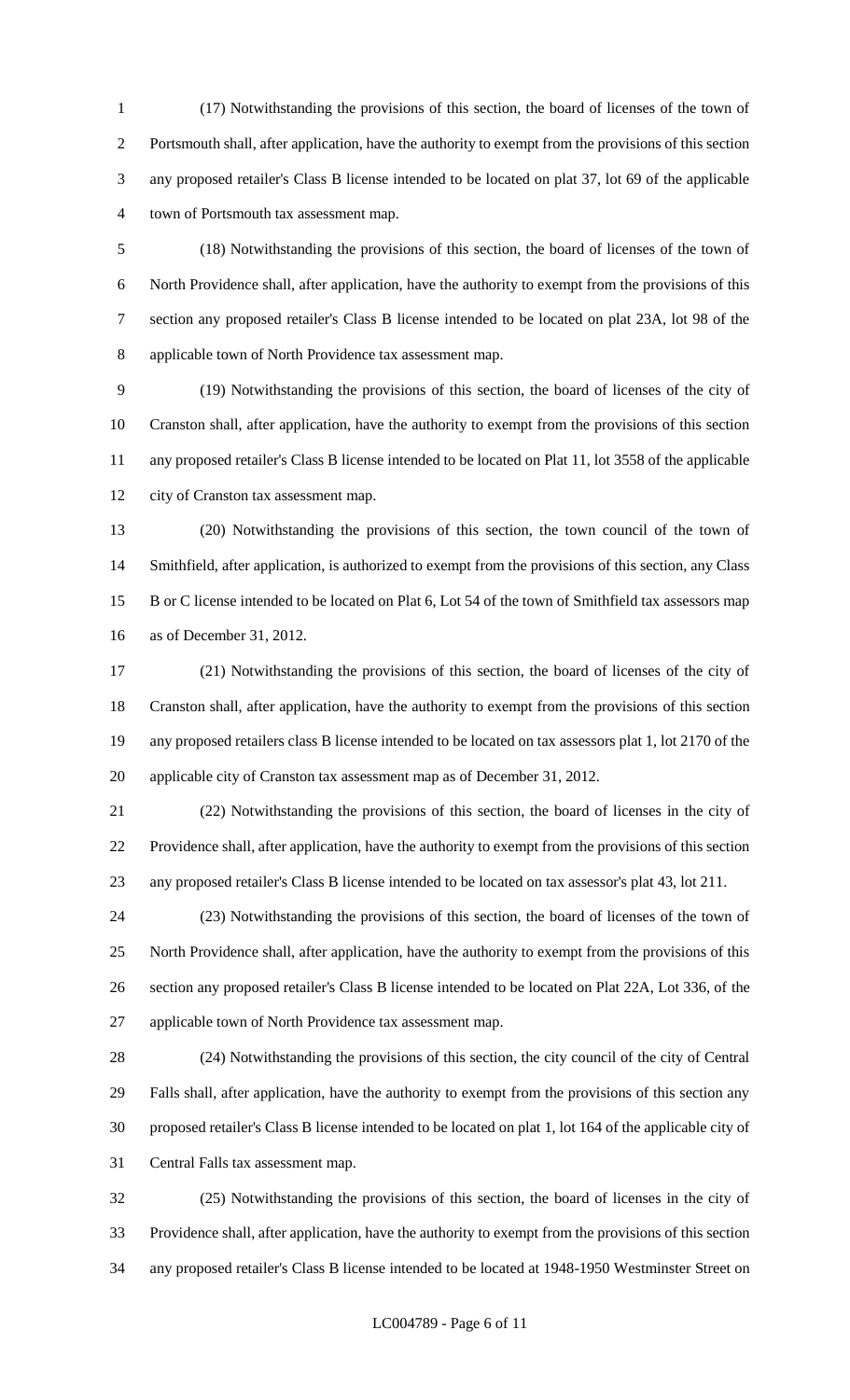plat 35, lot 359 of the applicable city of Providence tax assessment map.

 (26) Notwithstanding the provisions of this section, the town council of the town of Middletown, after application, is authorized to exempt from the provisions of this section, any proposed retailer's Class BV license intended to be located on Plat 107 NW, Lot 55 of the town of Middletown's tax assessor's maps as of December 31, 2014.

 (27) Notwithstanding the provisions of this section, the board of licenses of the city of Providence shall, after application, have the authority to exempt from the provisions of this section any retailer Class B, C or I license intended to be located on Plat 109, Lot 289, of the applicable city of Providence tax assessor's map.

 (28) Notwithstanding the provisions of this section, the board of licenses of the city of Providence shall, after application, have the authority to exempt from the provisions of this section any proposed retailer's Class BV license intended to be located at 226 and 230 Dean Street on plat 25, lot 44 of the applicable city of Providence tax assessment map.

 (29) Notwithstanding the provisions of this section, the board of licenses of the town of East Greenwich shall, after application, have the authority to exempt from the provisions of this section any proposed retailer's Class B license intended to be located at 219 Main Street on map/lot 085 001 212 0000 of the applicable town of East Greenwich tax assessment map.

 (30) Notwithstanding the provisions of this section, the board of licenses of the town of East Greenwich shall, after application, have the authority to exempt from the provisions of this section any proposed retailer's Class B license intended to be located at 137 Main Street on map/lot 085-001-412; 59 Main Street on map/lot 085-001-236; 555 Main Street on map/lot 075-003-084; 74 Cliff Street on map/lot 075-003-040; 609 Main Street on map/lot 075-003-080; 241 Main Street on map/lot 085-001-208; 155 Main Street on map/lot 085-001-222; 149 Main Street on map/lot 085-001-223; and 2 Academy Court on map/lot 085-001-211 of the applicable Town of East Greenwich tax assessment map.

 (31) Notwithstanding the provisions of this section, the board of licenses of the town of Lincoln shall, after application, have the authority to exempt from the provisions of this section any proposed retailers' Class B license intended to be located on tax assessor's plat 10, lot 108, of the Lincoln tax assessor's map as of December 31, 2015.

 (32) Notwithstanding the provisions of this section, the board of licenses of the city of Providence shall, after application, have the authority to exempt from the provisions of this section any proposed retailer's Class C license intended to be located at 215 Dean Street on plat 28, lot 961 of the applicable city of Providence tax assessment map.

(33) Notwithstanding the provisions of this section, the board of licenses in the city of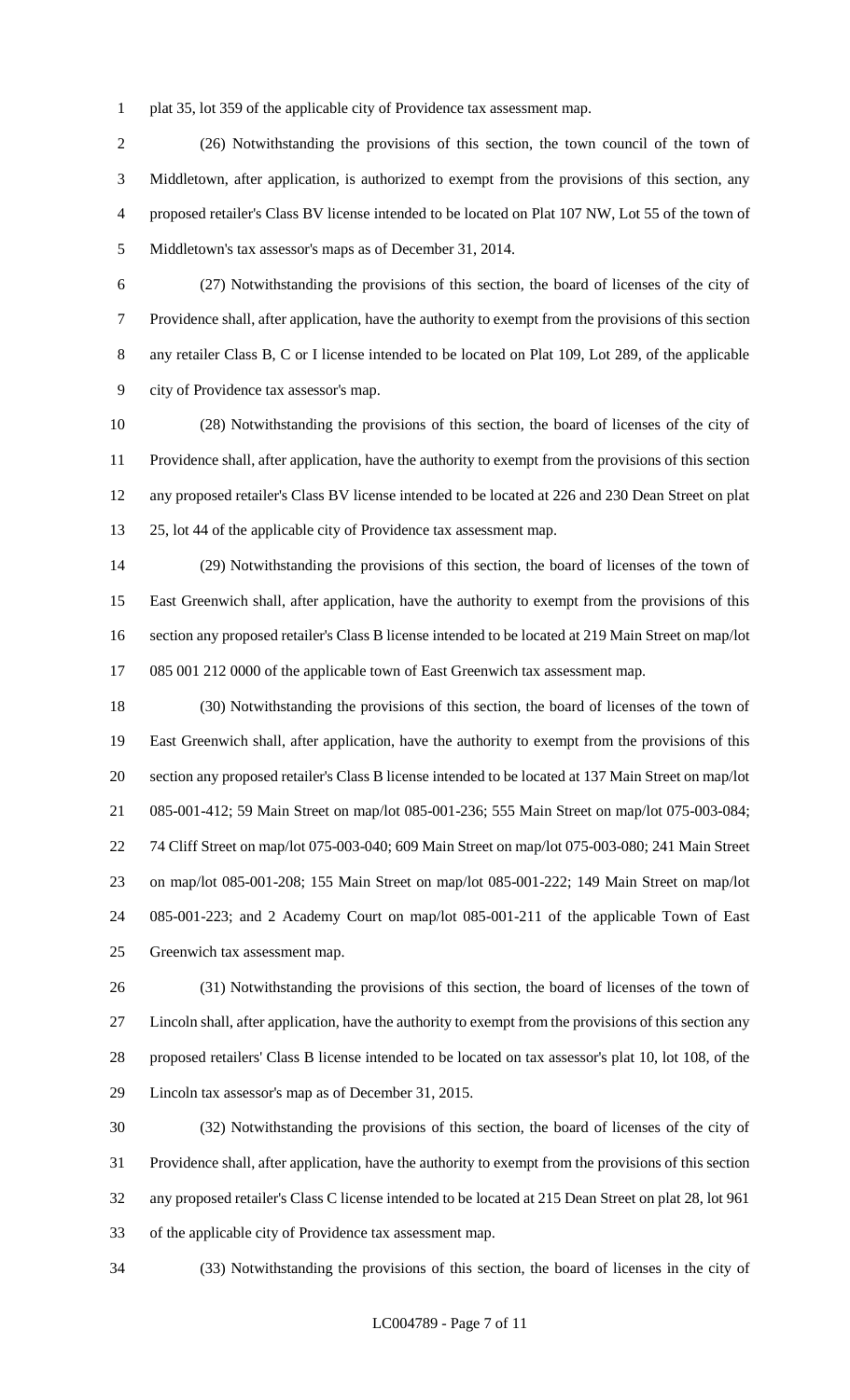Providence shall, after application, have the authority to exempt from the provisions of this section any proposed retailer's Class B license intended to be located at 100-102 Hope Street on plat 16, lot 263 of the applicable city of Providence tax assessment map.

 (34) Notwithstanding the provisions of this section, the board of licenses in the town of Cumberland shall, after application, have the authority to exempt from the provisions of this section any proposed retailer's Class B license intended to be located at 88 Broad Street on Lots 32, 51, and 52 of Plat 2 Cumberland tax assessor's map as of December 31, 2016.

 (35) Notwithstanding the provisions of this section, the board of licenses in the city of Providence shall, after application, have the authority to exempt from the provisions of this section any proposed retailer's Class B license intended to be located at 11 Lowell Avenue, 191 Pocasset Avenue and 187 Pocasset Avenue on Lots 22, 23, and 24 of Plat 108 Providence tax assessor's map as of December 31, 2017.

 (36) Notwithstanding the provisions of this section, the city council in the city of Central Falls shall, after application, have the authority to exempt from the provisions of this section any proposed retailer's Class B license intended to be located on Plat 1, of Lot 171 of the applicable city of Central Falls tax assessment map.

 (37) Notwithstanding the provisions of this section, the board of licenses in the city of Providence shall, after application, have the authority to exempt from the provisions of this section any proposed retailer's Class BV and Class BX license intended to be located at 161 Douglas Avenue on plat 68, lot 201 of the applicable city of Providence tax assessment map.

 (38) Notwithstanding the provisions of this section, the board of licenses in the city of Providence shall, after application, have the authority to exempt from the provisions of this section any proposed retailers' Class B license intended to be located at 1007 Broad Street, Plat 53, Lot 192 of the applicable city of Providence tax assessment map and 1017 Broad Street Plat 53, Lot 582 of the applicable city of Providence tax assessment map.

 (39) Notwithstanding the provisions of this section, the city council in the city of Woonsocket shall, after application, have the authority to exempt from the provisions of this section any proposed retailer's Class B license intended to be located at 122 North Main Street, Map/Lot 130-125-005 of the applicable city of Woonsocket tax assessment map.

 (40) Notwithstanding the provisions of this section, the city council of the city of Woonsocket, after application, is authorized to exempt from the provisions of this section, any proposed retailers' class BV and class BM license intended to be located between 2 Main Street (tax assessor's plat 14, lot 284) and 194 Main Street (tax assessor's plat 14, lot 139).

(41) Notwithstanding the provisions of this section, the board of licenses in the city of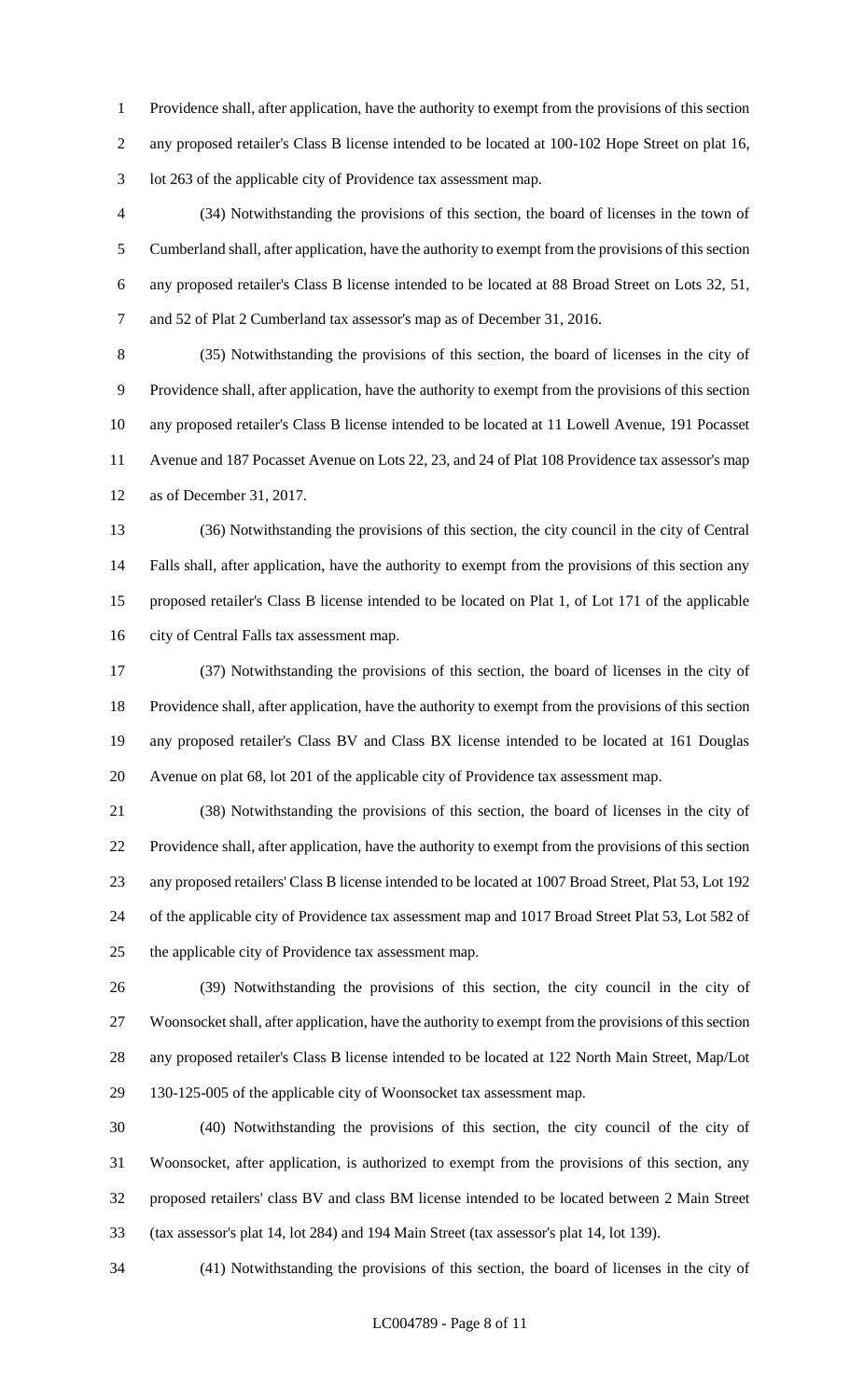Providence shall, after application, have the authority to exempt from the provisions of this section any proposed retailers' Class B license intended to be located at 375 Smith Street, Plat 68, Lot 132 of the applicable city of Providence tax assessment map.

 (42) Notwithstanding the provisions of this section, the board of licenses in the city of Providence shall, after application, have the authority to exempt from the provisions of this section any proposed retailers' Class B license intended to be located at 671 Broadway Street, Plat 35, Lot 566 of the applicable city of Providence tax assessment map.

 (43) Notwithstanding the provisions of this section, the board of licenses in the city of Providence shall, after application, have the authority to exempt from the provisions of this section any proposed retailers' Class B license intended to be located at 464-468 Wickenden Street, also identified as 8 Governor Street, Plat 17, Lot 179 of the applicable city of Providence tax assessment map.

 (44) Notwithstanding the provisions of this section, the town council of the town of Westerly shall, after application, have the authority to exempt from the provisions of this section any proposed retailers' Class B license intended to be located at 114 Granite Street, Westerly, RI 02891, Plat 67, Lot 278 of the applicable town of Westerly tax assessment map.

 (45) Notwithstanding the provisions of this section, the board of licenses in the city of Woonsocket shall, after application, have the authority to exempt from the provisions of this section any proposed retailers' Class B license intended to be located at 43 Railroad Street, Plat 14R, Lot 205 of the applicable city of Woonsocket tax assessment map.

 (46) Notwithstanding the provisions of this section, the board of licenses of the city of Providence shall, after application, have the authority to exempt from the provisions of this section any proposed retailer Class BL license or Class BV license intended to be located at 601 Hartford Avenue, Plat 113, Lot 50 of the applicable city of Providence tax assessment map.

 (47) Notwithstanding the provisions of this section, the town council of the town of Westerly shall, after application, have the authority to exempt from the provisions of this section any proposed retailers' Class B license intended to be located at 169 and 177 Main Street, Westerly, RI 02891, Map 66, Lots 8 and 9 of the applicable town of Westerly tax assessment map.

 (48) Notwithstanding the provisions of this section, the city council of the city of East Providence shall, after application, have the authority to exempt from the provisions of this section any proposed retailers' Class B license intended to be located at 332 Bullock Point Avenue, East Providence, RI 02915, Map 312, Block 12, Parcel 018.00 of the applicable city of East Providence tax assessment map.

(49) Notwithstanding the provisions of this section, the board of license commissioners of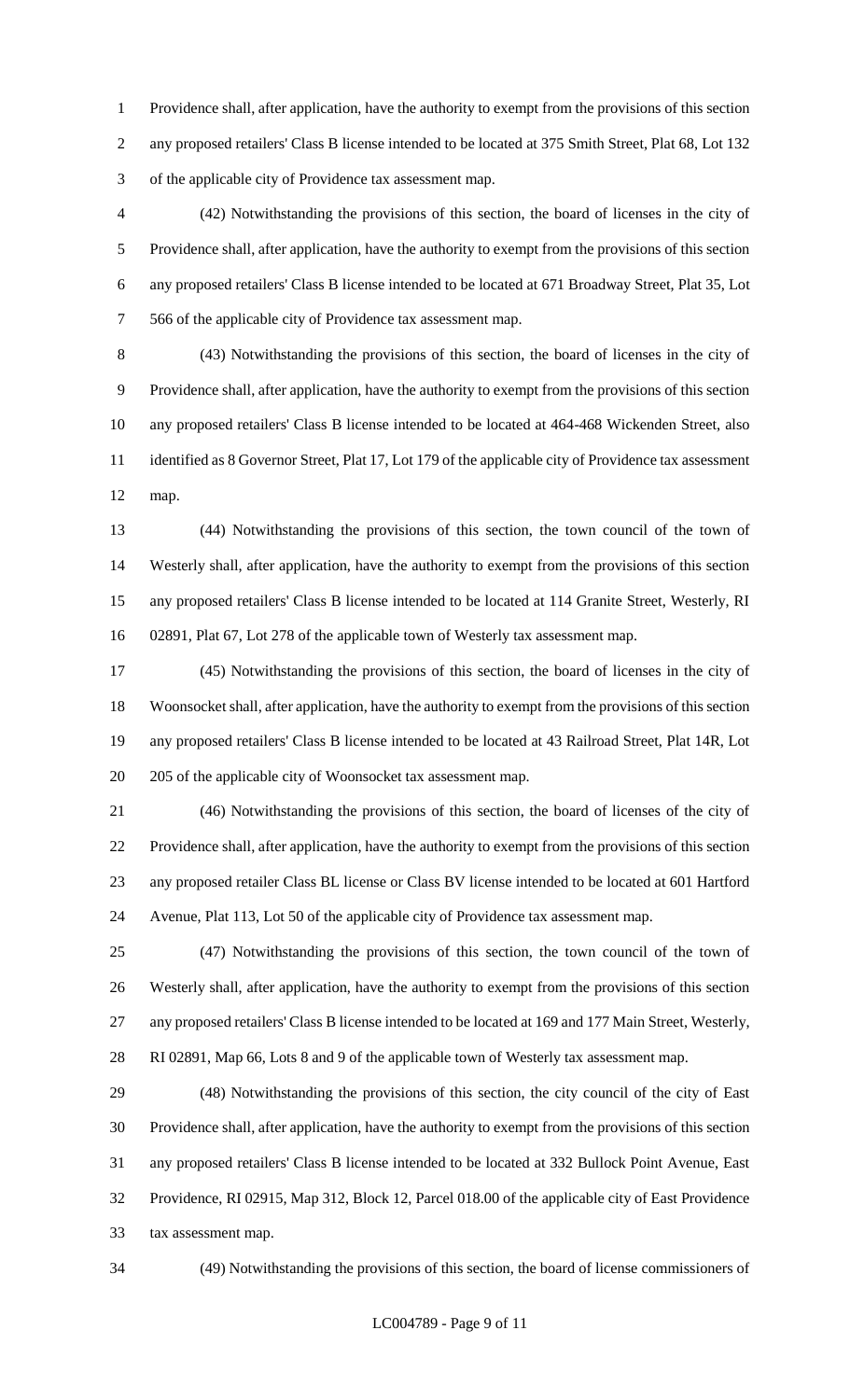the city of Pawtucket shall, after application, have the authority to exempt from the provisions of this section any proposed retailers Class B, C, or N license intended to be located on Plat 54B, Lots 826 and 827; Plat 65B, Lot 662; and Plat 23A, Lots 599, 672, and 673 of the city of Pawtucket tax assessment map existing as of March 1, 2021.

 (50) Notwithstanding the provisions of this section, the board of licenses in the town of Jamestown, after application, has the authority to exempt from the provisions of this section any proposed retailer Class BVL license intended to be located at 53 Narragansett Avenue, Plat 9, Lot 207 of the applicable town of Jamestown tax assessment map.

 (51) Notwithstanding the provisions of this section, the board of licenses of the city of Providence, shall after application, have the authority to exempt from the provisions of this section any proposed retailer Class BV and Class P license intended to be located at 203-209 Douglas Avenue, Plat 68, Lots 83 and 646 of the applicable city of Providence tax assessment map.

 (52) Notwithstanding the provisions of this section, the board of licenses of the city of East Providence shall, after application, have the authority to exempt from the provisions of this section any proposed retailer's Class B license intended to be located at 130 Taunton Avenue, Map 106, Block 6, Parcel 15 of the applicable city of East Providence tax assessment map.

 (53) Notwithstanding the provisions of this section, the town council of the town of Barrington shall, after application, have the authority to exempt from the provisions of this section any proposed retailers' Class B license intended to be located at 305 Sowams Road, Barrington, R.I. 02806, Plat 30, Lot 141 of the applicable town of Barrington tax assessment map.

 (54) Notwithstanding the provisions of this section, the board of licenses of the city of Providence shall, after application, have the authority to exempt from the provisions of this section any proposed retailer Class B license intended to be located at 737 Hope Street, Plat 6, Lot 595 of the applicable city of Providence tax assessment map.

(55) Notwithstanding the provisions of this section, the town council of the town of

26 Westerly shall, after application, have the authority to exempt from the provisions of this section

any proposed retailers' Class B license intended to be located at 163 Main Street, Westerly, RI

28 02891, Map 66, Lot 11 of the applicable town of Westerly tax assessment map.

SECTION 2. This act shall take effect upon passage.

======== LC004789 ========